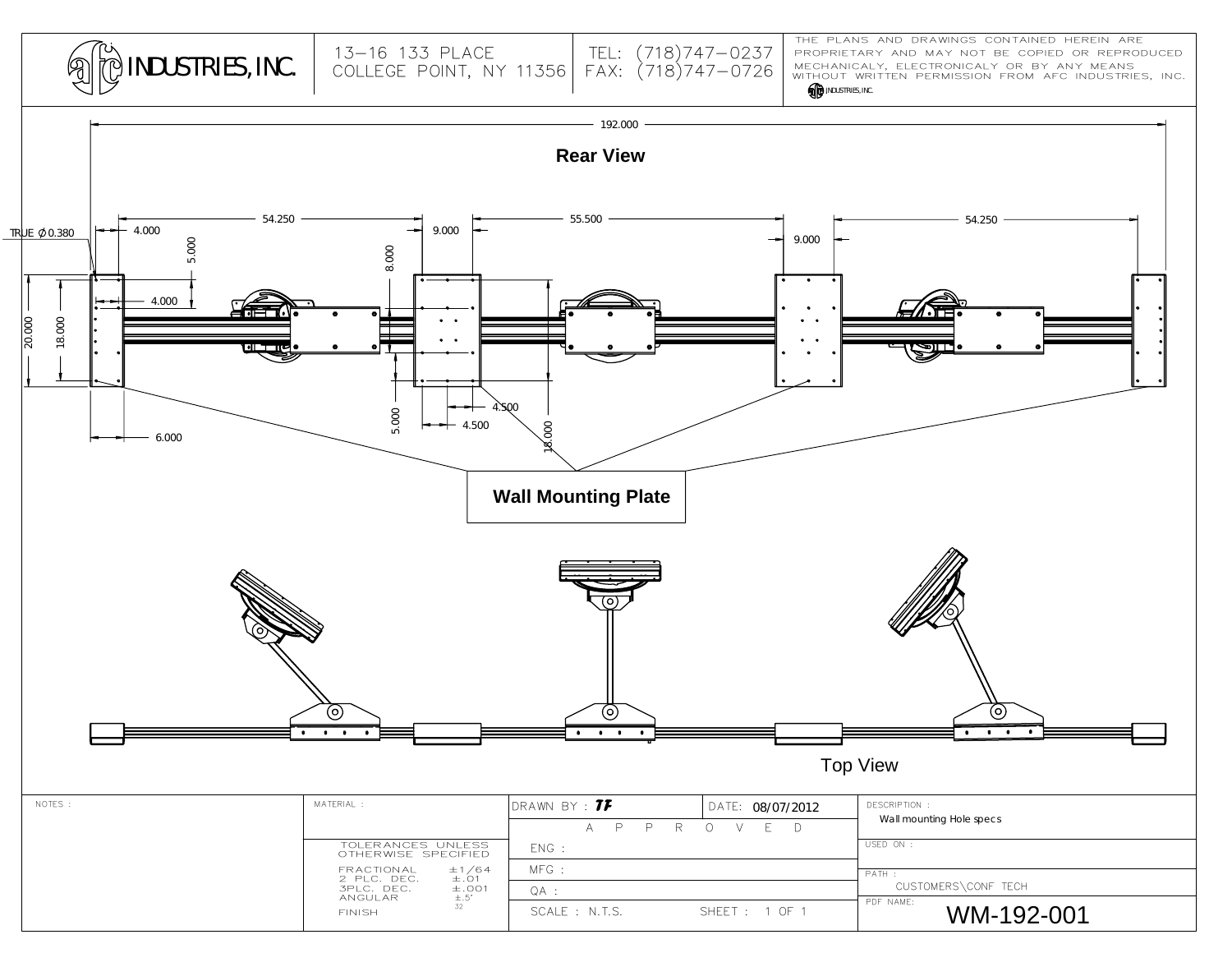| <b>AD INDUSTRIES, INC.</b> |  |
|----------------------------|--|
|----------------------------|--|

## MECHANICALY, ELECTRONICALY OR BY ANY MEANS<br>WITHOUT WRITTEN PERMISSION FROM AFC INDUSTRIES, INC. PROPRIETARY AND MAY NOT BE COPIED OR REPRODUCED THE PLANS AND DRAWINGS CONTAINED HEREIN ARE



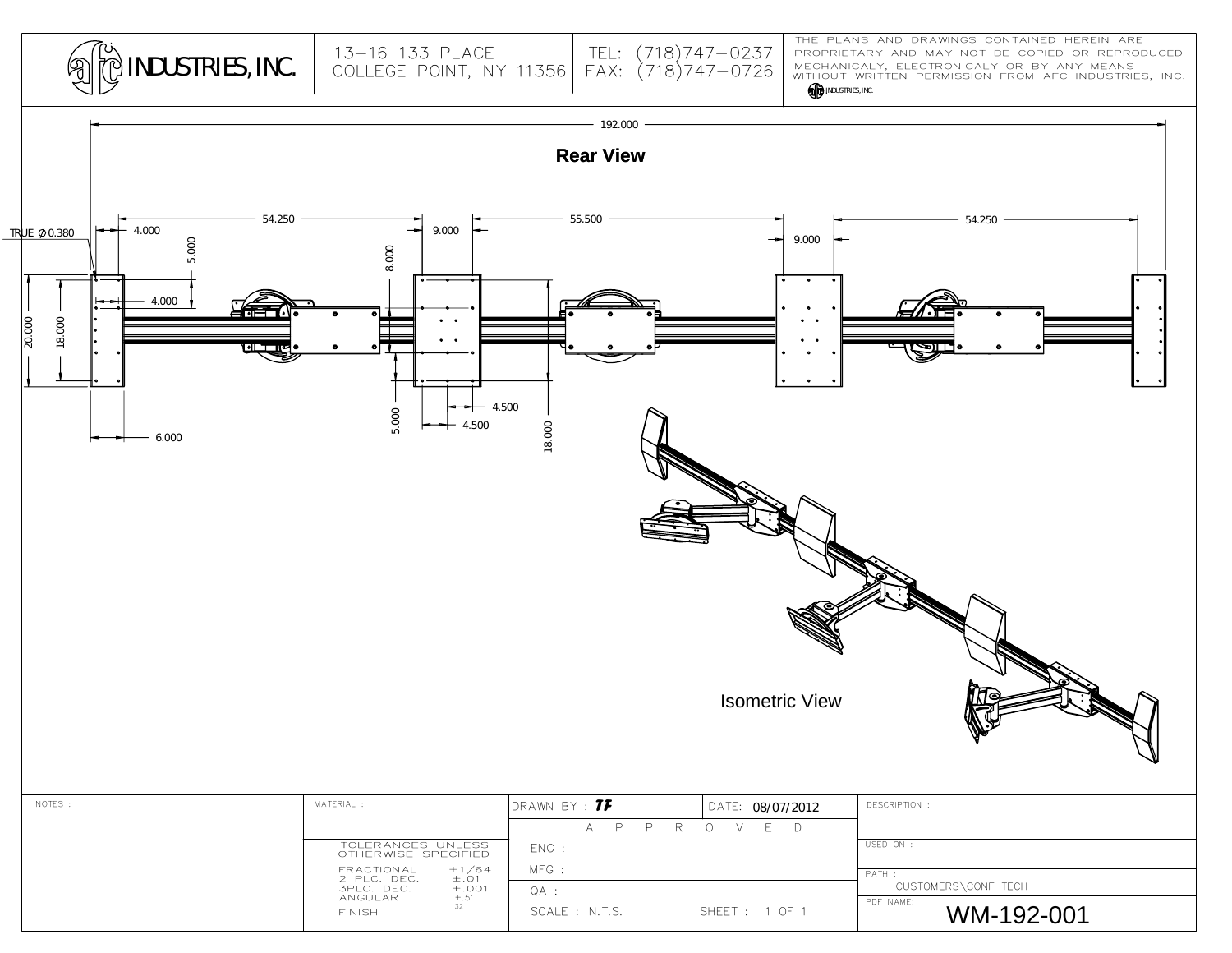

MECHANICALY, ELECTRONICALY OR BY ANY MEANS PROPRIETARY AND MAY NOT BE COPIED OR REPRODUCED THE PLANS AND DRAWINGS CONTAINED HEREIN ARE

## **INDUSTRIES, INC.** WITHOUT WRITTEN PERMISSION FROM AFC INDUSTRIES, INC.